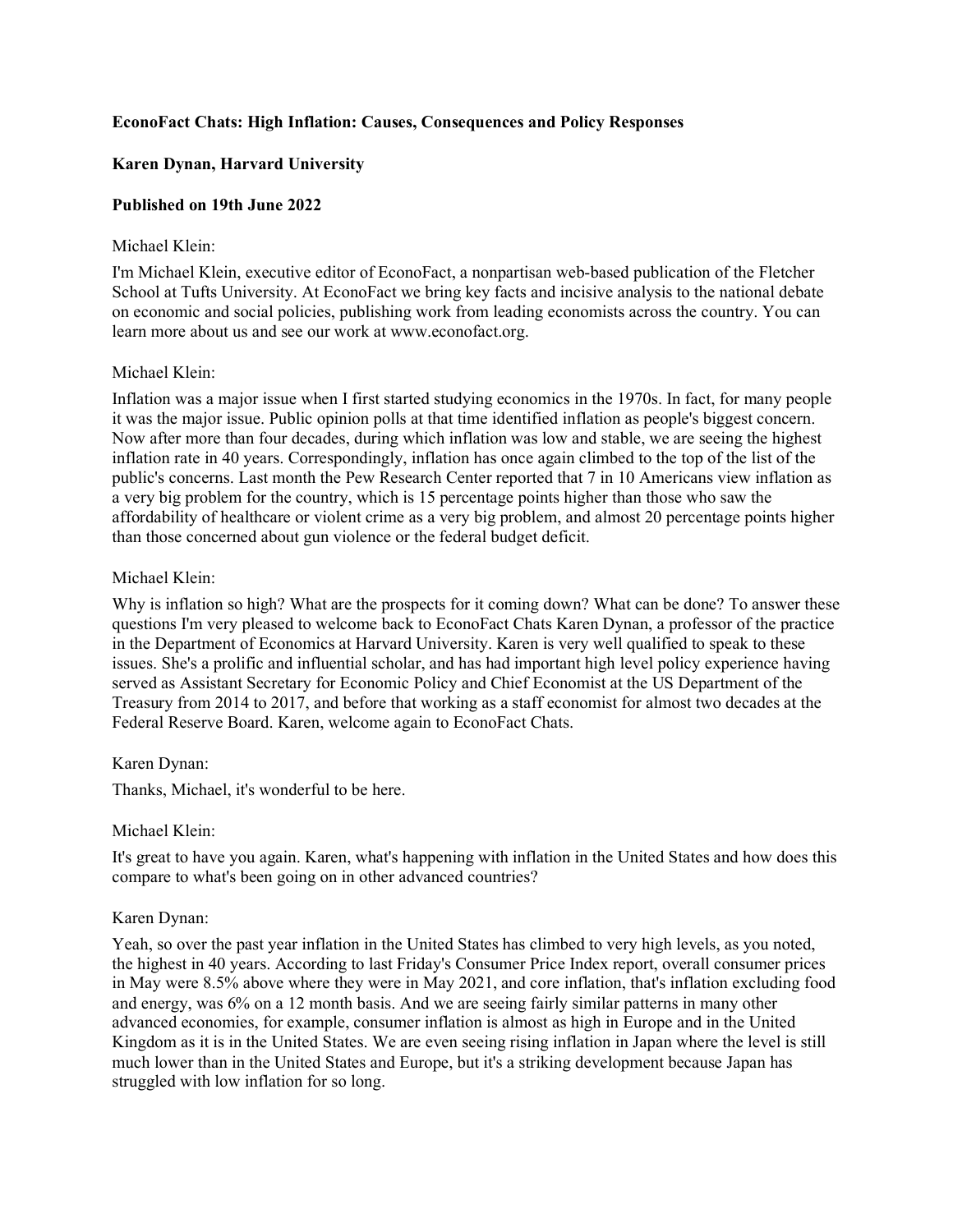#### Michael Klein:

So struggle with low inflation, people now might not think that low inflation is a problem, but in an EconoFact memo that I published I explained why that is, although that memo, I guess, will have to be updated now, or I'll just rewrite it in Japanese, or something like that. Karen, inflation is defined as a rise in a price index, something that's supposed to capture prices throughout the economy. But if inflation was just adding an 8% increase to the price of food, the price of gas, rents, and wages and salaries, then it shouldn't really matter that much, it's just what economists call a nominal change, and in terms of hours worked, people are not paying more for things. But this isn't the case and inflation is clearly something that is very unpopular. Why is that?

# Karen Dynan:

Yes, when people are asked why they don't like inflation, the first thing they typically mention is that it reduces their purchasing power, that the dollars that they earn every month just don't go as far because prices are higher.

#### Michael Klein:

So is this just a case of thinking about pay increases, or not thinking about pay increases due to inflation, but focusing on the cost of things that I'm purchasing instead?

#### Karen Dynan:

Well, it is the case that over longer periods of time, for example, over periods of maybe two or three or four years, wages and salaries tend to track price inflation. Some people come out okay, but this is not the case often over shorter periods, when inflation particularly is rising unexpectedly. So for example, various broad measures of wage growth right now show that earnings on the whole haven't kept up with inflation over the past year, and some industries, where worker shortages have been particularly acute, like in the leisure and hospitality industry, and in the retail and trade sector, wages have risen faster than prices, but even in those categories we're seeing some signs of slowing wages, even though price inflation isn't slowing. So that's a concern for people.

# Karen Dynan:

The other thing about high inflation, if it's not expected, is that it can cause an arbitrary redistribution of purchasing power for people who are in longer term contracts. So you see this with workers on multi-year wage contracts, when they end up getting paid in dollars that have less purchasing power than they expected at the time when they negotiated their contracts. You see this with loans too, high inflation can be great for borrowers, and this was true for people who bought homes in the 1970s, because after we had inflation rise in the late seventies and early eighties, as borrowers got to pay back the loans in dollars that were worth less than they thought they would be, but it hurts the lenders who thought they'd get more real purchasing power back.

#### Michael Klein:

So you're describing inflation that has very different effects across the economy. Who tends to be hurt the most by inflation?

# Karen Dynan:

Well, it depends on what else is going on in the economy, but I would say in general high inflation is hardest on low income households. So low income households, they're less likely to own homes and other types of assets that are hedges against inflation. For example, given the rise in home prices over the pandemic period, implicit rent for homeowners has risen a lot, but those homeowners also own an asset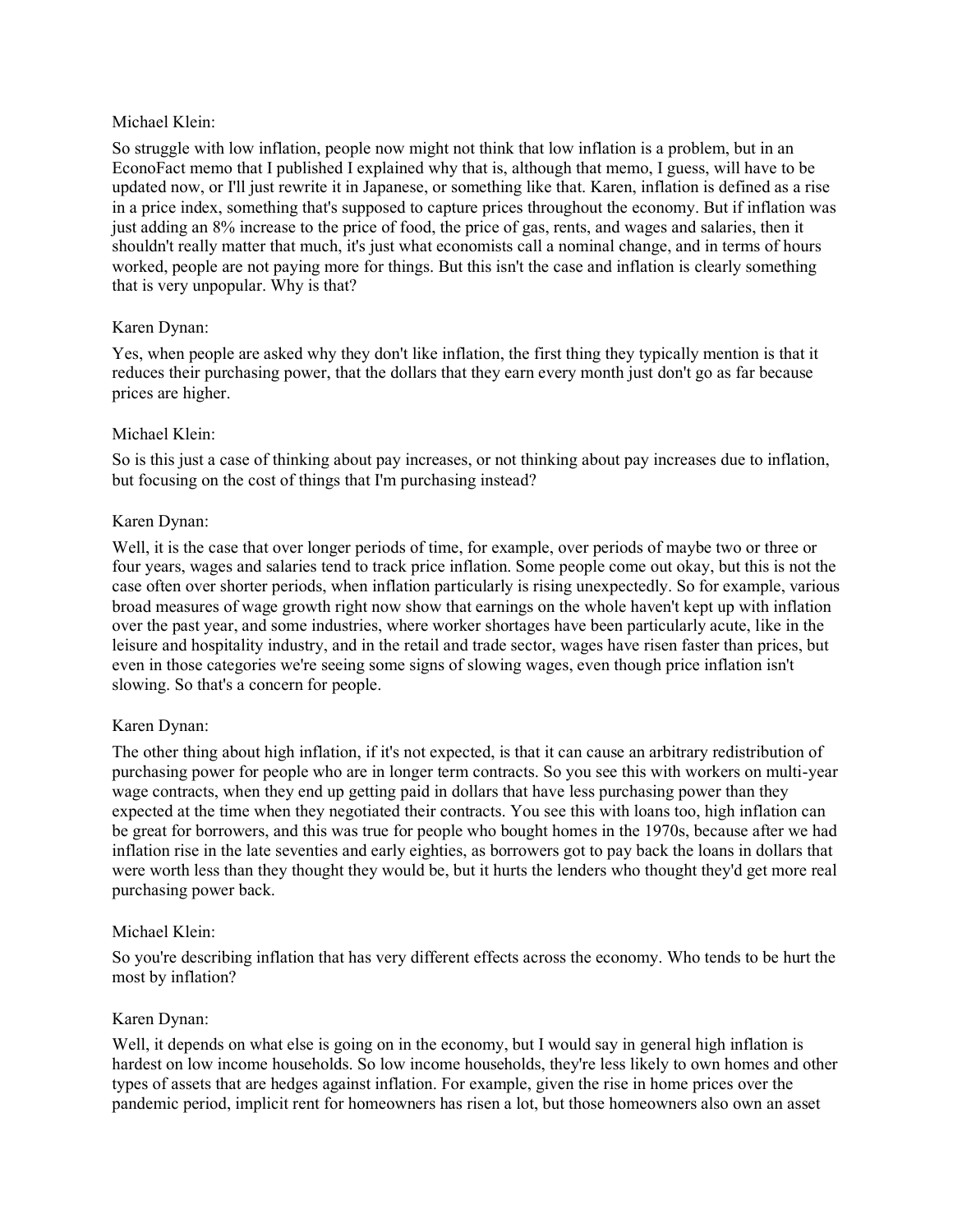that has a much higher price, so that's helped offset the rise of implicit rent. But if you don't own a home, then you've just been stuck with higher rent. I would also say that lower income households typically have less financial reserves to insulate them from unexpected inflation. For example, it's a big deal right now for anyone who needs a car to get to work that gas prices are twice as high as they were a year ago. If you have extra money in your bank account, you can dip into that money to fund your gas, but if you don't have those kinds of reserves you might have to cut back on some other form of important spending.

# Michael Klein:

So earlier you mentioned core inflation, which is inflation stripping out the rise in the price of food and fuels, and the price of food and fuels has risen faster than other prices. I imagine low income houses are also hurt by the fact that they spend a bigger proportion of their budget on food and fuels than richer households.

# Karen Dynan:

Yes, that is certainly true, and with food and fuels rising, particularly right now, at a higher pace than even the rest of other goods and services, it has been, I think, felt particularly sharply by lower income households.

# Michael Klein:

So that's the effects of inflation. Karen, how did we get to today's high inflation? Is it a situation of bad luck, or is it a situation of bad policy? Or is it some combination of the two?

# Karen Dynan:

I would certainly say bad luck, and I would say there's a role for policy, although it's complicated as to whether you want to say bad policy, because some of the policies that boosted inflation have had other types of benefits. But anyway, the first piece of the story, and this is the component that's most related to policy, is strong consumer demand, with the story being that people saved a lot during the early part of the pandemic. So even though we had this massive job loss in 2020, incomes really held up across the income distribution for lower income households and higher income households, because we had these generous government support policies that replaced income. And at the same time we had consumption that was constrained, particularly in 2020, by people not wanting to engage in activities that might expose them to the virus. So by the end of 2020 people had accumulated larger than usual amounts of saving, which for people lower on the income distribution, who tend to not save very much, it really could make a big difference.

# Karen Dynan:

But then you get to early 2021, and finally people were getting vaccinated in large numbers, and people were ready to get out there and spend and make up for lost ground. So we had this strong consumer demand, which is still with us today, putting upward pressure on prices.

# Michael Klein:

So economists are trained to think about demand and supply, sometimes people say we're trained to think about very little else than demand and supply, but demand, I imagine, is only one part of the story supply also matters, especially in the era of COVID, right?

# Karen Dynan:

Yeah, so supply constraints have also been a very important part of the story, and in fact failure to anticipate the size and persistence of those constraints helps explain why monetary policy didn't act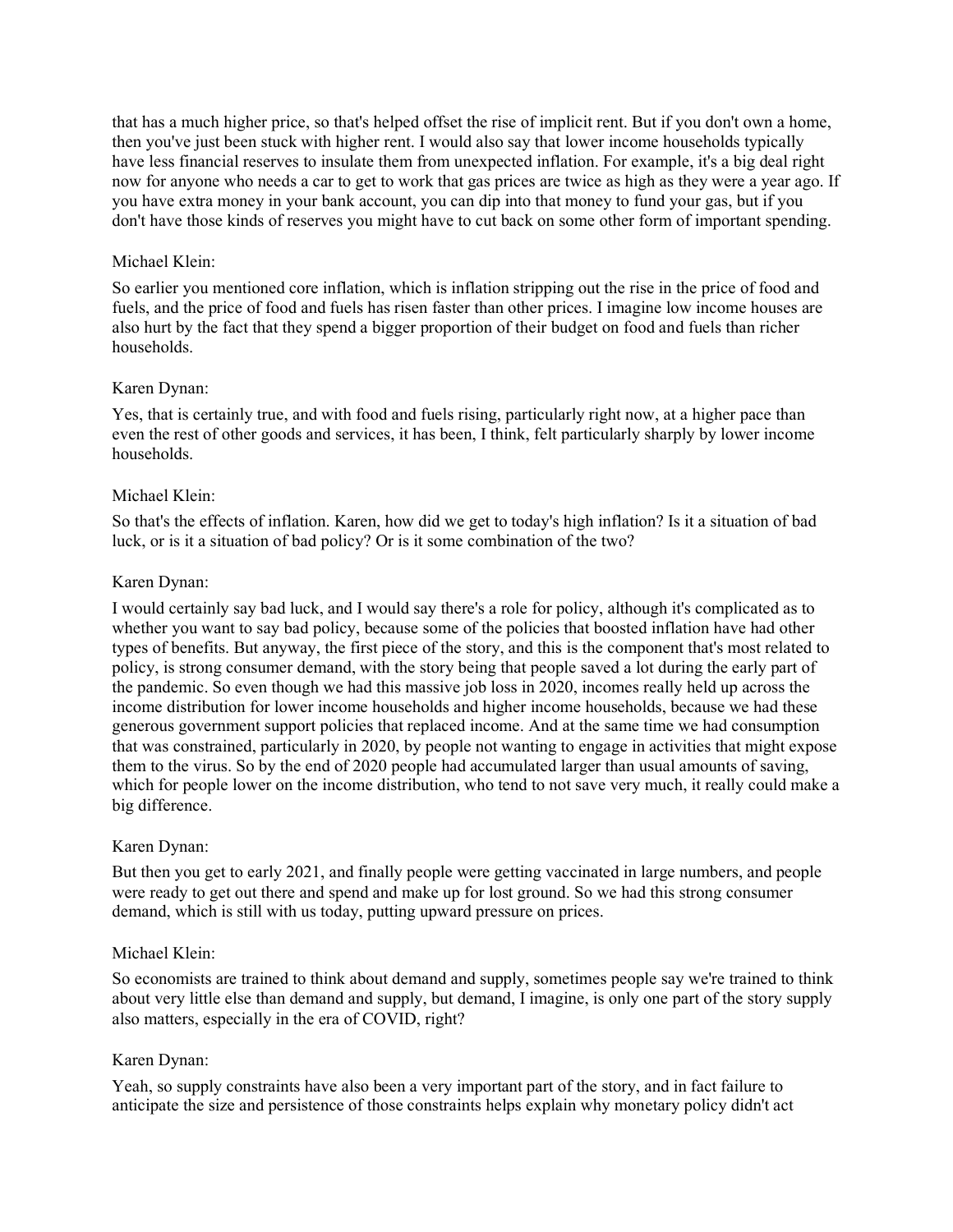sooner to address inflation. But basically it turned out that one can't restart a giant complicated economic machine overnight. And you've probably seen pictures of ships stacked up at west coast ports last fall, because ports had limited capacity to bring in all the goods that were being demanded. If you've tried to buy a new car you know that auto makers have not been able to make as many cars as they have wanted to because they haven't had enough semiconductors. You may have heard scary stories about medical devices that can't be completed because there's one critical part from Asia that's still missing.

#### Karen Dynan:

So these are all types of bottlenecks and supply chain issues, and they matter because it has meant that supply hasn't been able to rise to meet this strong demand, which has put more upward pressure on prices. The other thing I should mention on the supply side is the worker shortages. So when the economy was heating up in the late 2010s, an important reason we didn't see inflation rise was that the economy was able to ramp up production with just a modest increase in wages, because that was enough to bring people back into the labor force. And in 2021 I think policy makers were surprised by the reluctance of people who had been laid off during the pandemic to come back into the labor force, for reasons that we still don't entirely understand, whether it's fears of the virus, trouble getting childcare, or people taking time out because they have the money to fund it. But this worker shortage has basically exacerbated the effects of the supply chain issues and the other types of bottlenecks.

#### Michael Klein:

I think the issue of labor market is really important here. Somebody we both know, Julia Coronado, was on television recently, and the interviewer asked, "why is the economy doing so poorly?" And she said, "well, unemployment is very low." And so while people are really focused on inflation, it is striking that unemployment is what, 3.6% or so in its most recent report. So in this period of very high inflation we also have low unemployment. Karen, going back to the fact that different prices rise at different rates, supply and demand shocks over the past few years have meant very different rates of inflation across categories of goods and services, and you alluded to some of that before. Are we seeing inflation becoming more broad based now?

#### Karen Dynan:

Yes, we are seeing inflation becoming more broad based. Initially the upward pressure on prices was concentrated in goods, because there was a lingering reluctance to consume high contact services, and that meant that people were instead concentrating their spending on goods. And this created these pockets of acute pressure in terms of supply and demand, imbalances, particularly because of the supply chain problems that were constraining production or delivery. But that was early in the period of rising inflation. One of the most concerning developments over the past nine months or so is that inflation has got much broader, it's gone beyond these certain categories that we can tell special stories about in terms of demand and supply.

#### Karen Dynan:

So one way to gauge underlying inflation, broader inflation, is to look at measures that strip out the big increases where you think special factors are probably at play. So for example, the Dallas Fed publishes a series called trimmed-mean inflation, and that series, it didn't do much over the summer of 2021 when broader inflation was being pushed up by these special factors, but this series then took off in the fall of 2020 and is now at its highest level in three decades.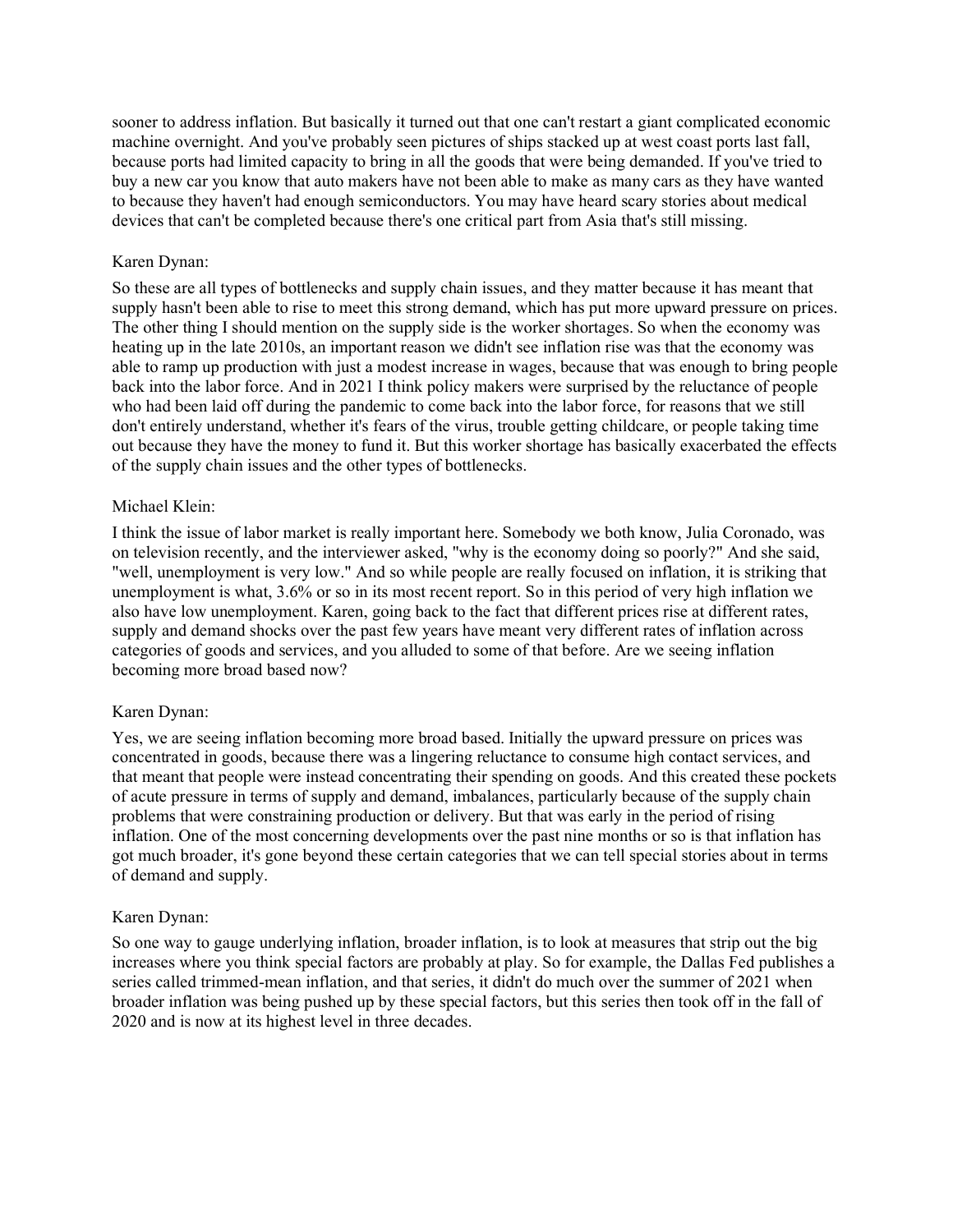#### Michael Klein:

So trimmed-mean inflation, I guess they don't really want to use the acronym TMI because that has another meaning, so maybe they want to think of a different name. So I said economists think about demand and supply and that's about all, but for inflation we know there's another really important variable, and that is people's expectations. If people expect inflation to be higher, that can become a selffulfilling prophecy because they'll ask for higher wages, which feeds into higher prices, which causes people to ask for higher wages, and so on. Is this currently something to worry about?

#### Karen Dynan:

Yes, it's something we should be keeping an eye on. Inflation expectations do appear to have an important influence on wage and price setting, as one would expect, and people have taken comfort in the fact that long-term inflation expectations, so what people expect over the next 5 or 10 years, they haven't risen that much, and even at their somewhat higher values now they aren't notably out of the range that we've seen over the last 20 years or so. But I think that view is probably too optimistic for several reasons. The first is that expected inflation over shorter horizons has moved up much more, so for example, the New York Fed's one year measure of inflation expectations, how much people expect prices to rise over the next 12 months, that's now gone over 6%.

#### Karen Dynan:

The second reason for concern is that people in businesses, they aren't just forward looking when they think about what wage and price increases they'll need to keep up with broader inflation, they look backward too, to what happened in the past. Perhaps not so much when inflation was low and boring in the decades before the pandemic, but now you can't turn on the news in the morning without seeing some stories about how much prices are rising. So the fact that we've already seen a bunch of inflation, that is influencing the wages and prices that people are targeting now.

# Karen Dynan:

And I would say that the third reason for concern is that we are starting to see more action even in the longer term measures of inflation expectation. So last Friday the Michigan survey measure of long term inflation expectations popped up by 0.3 percentage points, which doesn't sound like much, but it was a large movement by the historical standards of the series, which has made analysts start to worry that this might be a signal that people are losing confidence in the Fed's ability to control inflation, and that inflation expectations, once they become unanchored, could rise much more in coming months.

# Michael Klein:

So Karen, I'd like to ask you a bit about the policy response so far. Has your old employer, the Federal Reserve been doing a good job? We hear some people saying that the Fed dropped the ball, and other people saying that complaints are Monday morning quarterbacking, that at the height of the pandemic and the dislocations the Fed acted appropriately, and it would've been irresponsible for them to start raising rates as early as some other people requested. What do you think about that?

# Karen Dynan:

Well, the Fed has started raising interest rates, and they have put unconventional monetary policy, so that's quantitative easing, which I'm sure you've talked about on past podcasts, they've put quantitative easing into reverse with the goal of taking the stance of monetary policy from being supportive of demand, where it still is now, to basically back to neutral, and then beyond neutral such that monetary policy is actually in tight territory and it's weighing on demand, and therefore correcting the imbalance between supply and demand. Those are certainly steps in the right direction.